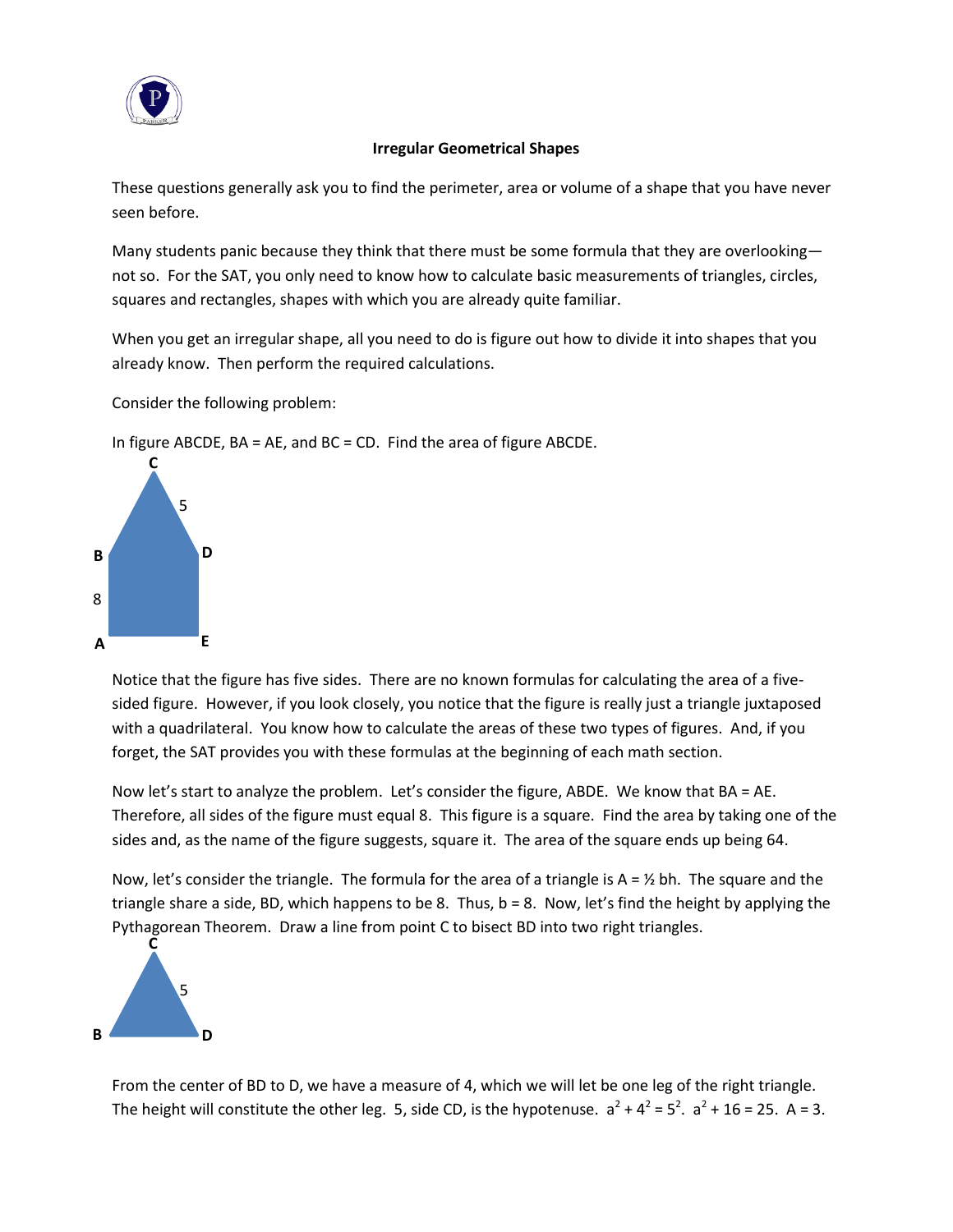

Perhaps you recognized early that we have two 3-4-5 triangles. If so, without applying the Pythagorean Theorem, you would have known that the height is 3.

Now that we have found the height, we can apply the Area formula for triangles,  $A = \frac{1}{2}$  bh. The total base is 8 and the height, we just discovered, is 3. We now have  $A = \frac{1}{2} (8 * 3)$ . A = 12.

Now that we have the area of the square, 64, and the area of the triangle, 12, we only need to add the two together to get the area of the total irregular figure: 64 + 12 = 76.

#### **Practice Set:**



In the above figure, regions A and C are identical semi-circles on either side of rectangular region B, which has an area of 5. Find the area of the entire figure.



In the above figure, an equilateral triangle is adjoined to a semicircle. Find the area of the figure.



Find the area of the above figure.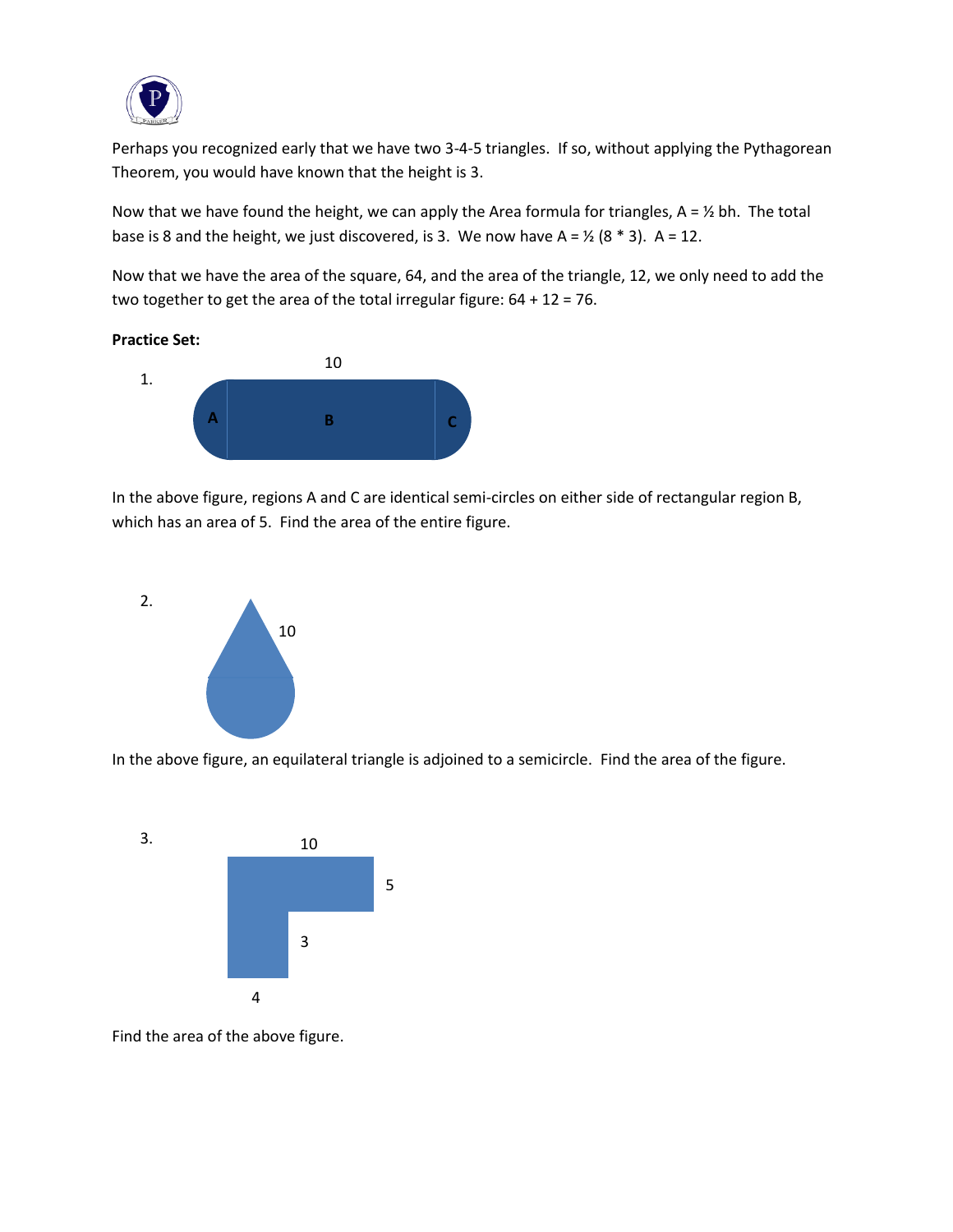

4.



Find the perimeter of the figure above.



In the above figure, regions A and C are identical semi-circles on either side of rectangular region B, which has an area of 5. Find the area of the entire figure.

### **Solution:**

Let's start with region B. If the length of the rectangle is 10 and the complete area is 5, then each of the perpendicular lengths must be  $\frac{1}{2}$ . (A = lw; 5 = 10w; w =  $\frac{1}{2}$ ). Now we can treat sections A and C as one complete circle with a diameter of ½. The area of this circle is indicated by the following formula:

A =  $\pi$ r<sup>2</sup>. The radius is ½ of ½ or ¼. Thus, the area is ¼ π. Now add the area of the rectangle to get the area of the total figure.



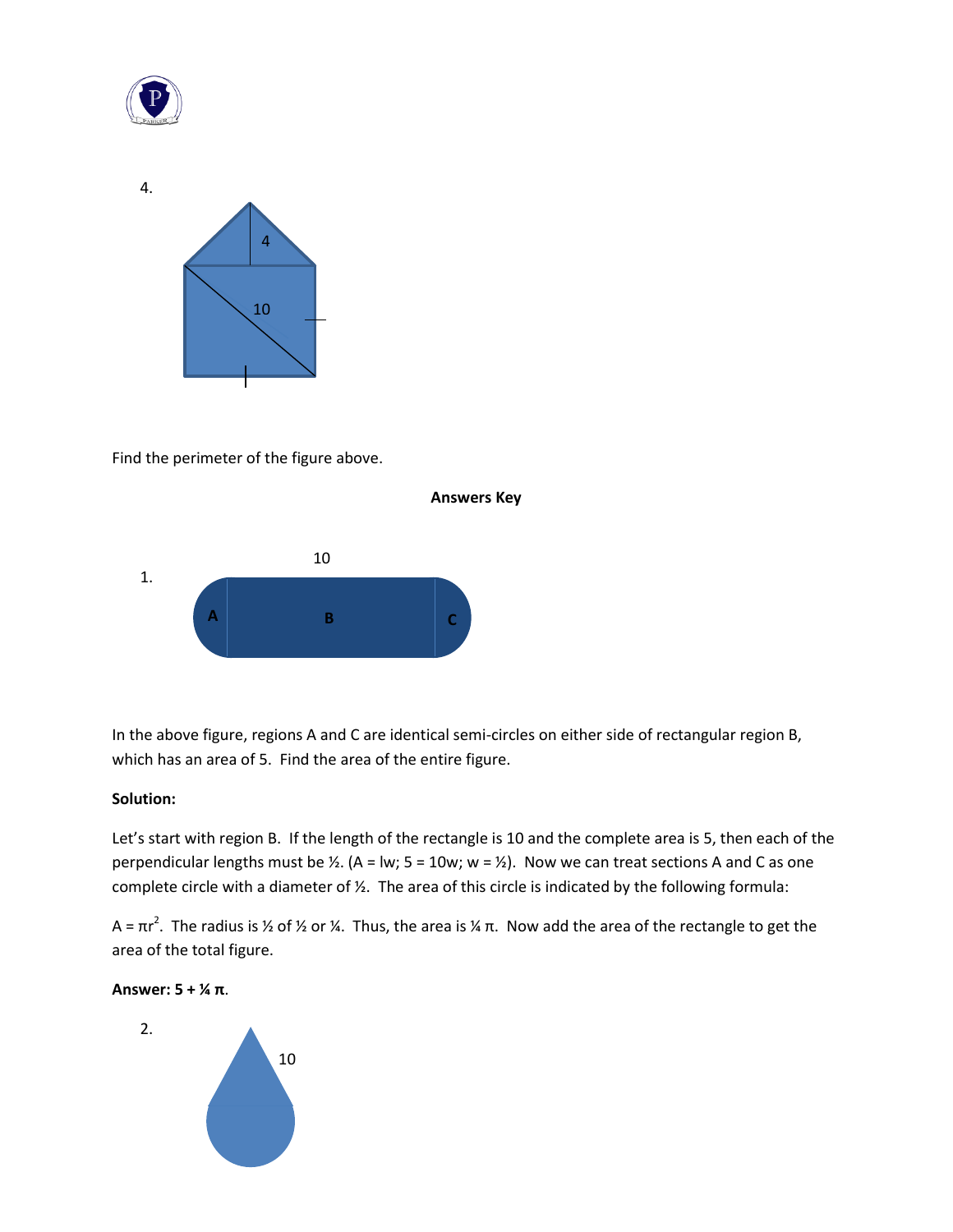

In the above figure, an equilateral triangle is adjoined to a semicircle. Find the area of the figure.

First, let's find the area of the triangular region.  $A = \frac{1}{2}$  bh. Since all the sides of the triangle are the same, we know that the base of the triangle is 10. Let's bisect the triangle so that we can find the height. Bisecting the base means that we have two right triangles, each with a base of 5. In this scenario, we can apply Pythagorean Theorem in order to get the height.



 $h^2 = 75$ 

 $h = 5<sup>3</sup>$ 

We can now calculate the area of the triangle: A =  $\frac{1}{2}$  bh; A =  $\frac{1}{2}$  (10) (5√3). A = 25√3.

Now that we have the area of the triangle, we can ind the area of the semicircle, then add the two measurements together. The area of a full circle is:  $A = \pi r^2$ . A =  $\pi 5^2$ . A = 25  $\pi$ . Now divide the entire quantity by 2 to get 12.5  $\pi$ . We can now add the two ares together to get the area of the total figure:

 $12.5 \pi + 25 \pi$ 

Answer:  $37.5 \pi$ .

3.



Find the area of the above figure.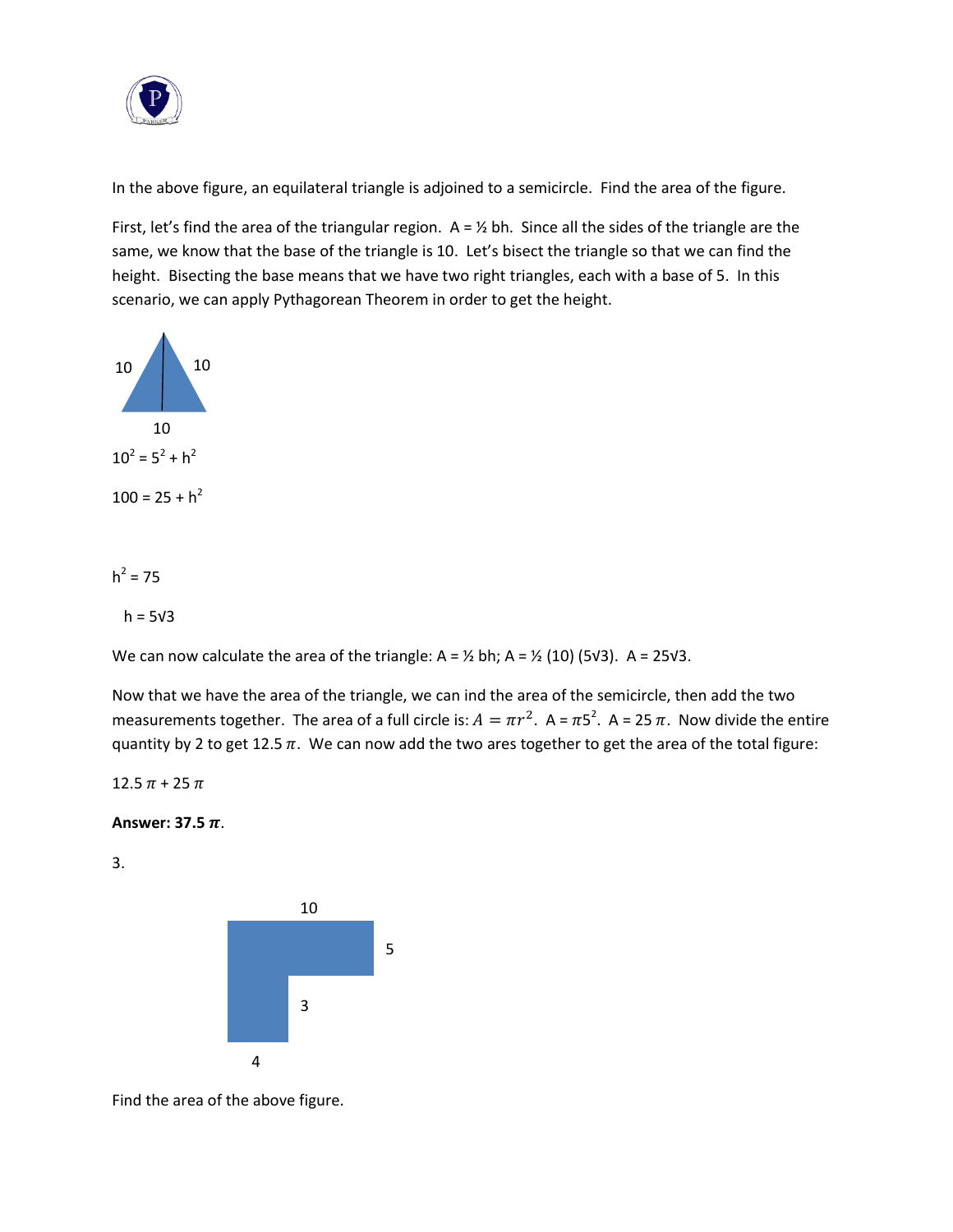

## **Solution:**

- Divide the figure into rectangles.
- Fill in all measurements that are implied
- Calculate the area of each individual rectangle.
- Finally, add the two areas together



 $32 + 30$ 

**Answer: 62**

4.



Find the perimeter of the figure above.

# **Solution:**

Based on the congruency marks on the bottom and right sides of the figure, we can infer that all sides of the lower portion of the figure are equal. Thus, the lower portion is a square.

We can apply our rules of special right triangles to find the length of each side. We have a square bisected diagonally, which means we have a 45-45-90 triangle, with a hypotenuse of 10. We can find the length of each leg with the following formula.